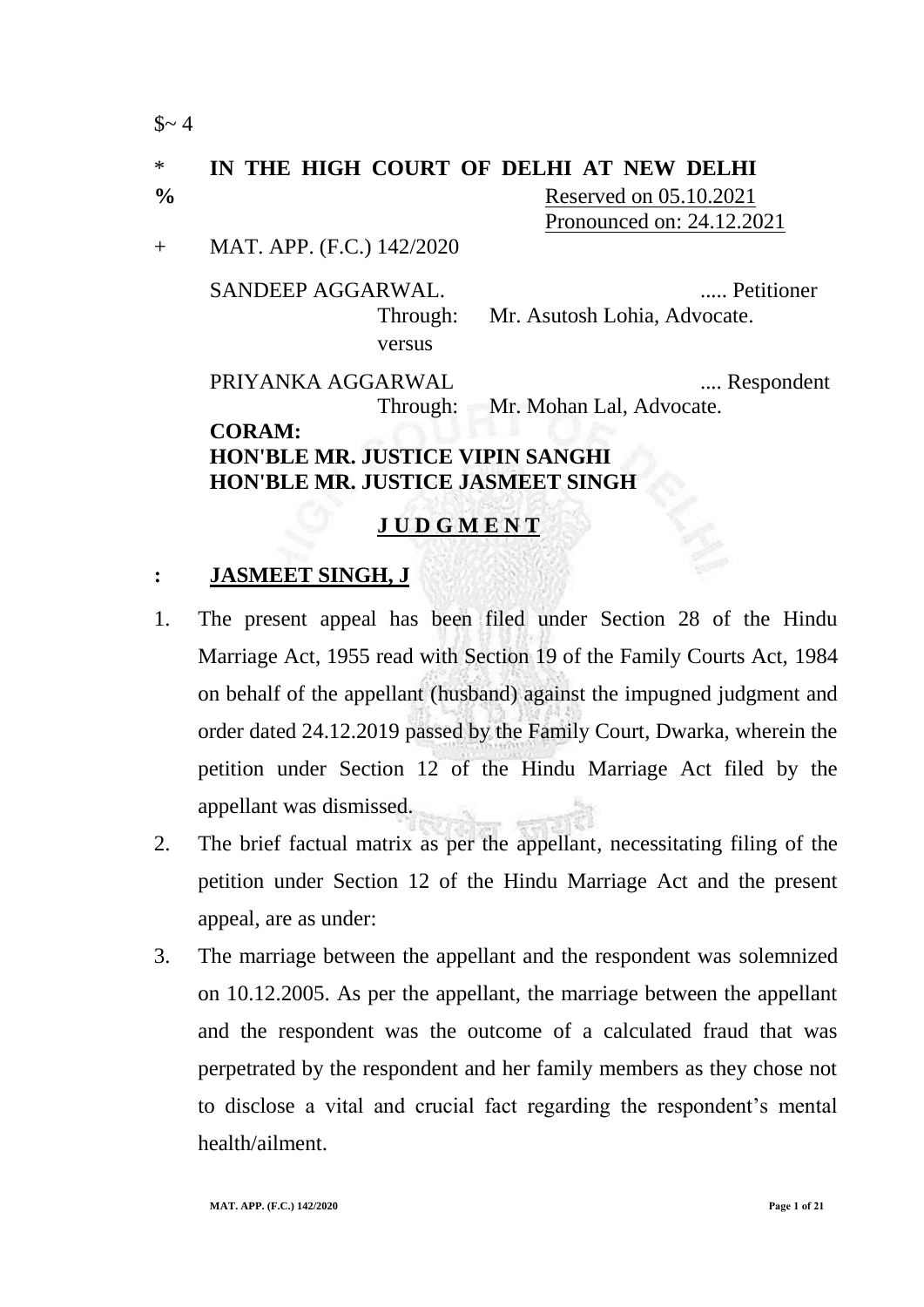- 4. According to the appellant, the respondent was, before the marriage, and during the days that she stayed with the appellant, suffering from Acute Schizophrenia. The respondent behaved in a very unusual manner after her marriage in the matrimonial home, as well as during their honeymoon.
- 5. Consequently, the appellant took the respondent to Dr. Inderjeet Sharma in January, 2006, who after examining her referred her to GB Pant hospital, where Dr. Rajiv Mehta examined the respondent and prescribed certain medicines. Finding no change in respondent"s behaviour, the appellant took her to a neuro surgeon at Institute of Human Behaviour and Allied Sciences, Delhi where the respondent was examined again and Dr. Harcharan Singh prescribed her medicines.
- 6. On 11.02.2006, the appellant took the respondent to Hindu Rao Hospital at Delhi, where Dr. Jitender Kumar examined the respondent. As per the appellant, after meeting the said doctor respondent shouted*"isi doctor ne mujhe pehle bhi davai di hai*."
- 7. Since the appellant did not find any improvement in the mental health of the respondent, he also took her to All India Institute of Medical Sciences, where Dr. Mamta Sood, Neuro Psychiatrist examined her and prescribed her few medicines. As per Dr. Mamta Sood, the respondent was suffering from Acute Schizophrenia. The appellant thereafter questioned the respondent"s parents and narrated the mental condition of the respondent.
- 8. The appellant also averred in the petition regarding the mother and aunt of the respondent mixing something in the eatables. This is neither relevant, nor germane, to the issue in controversy and hence not adverted to, by us.
- 9. The appellant along with the other family members questioned the father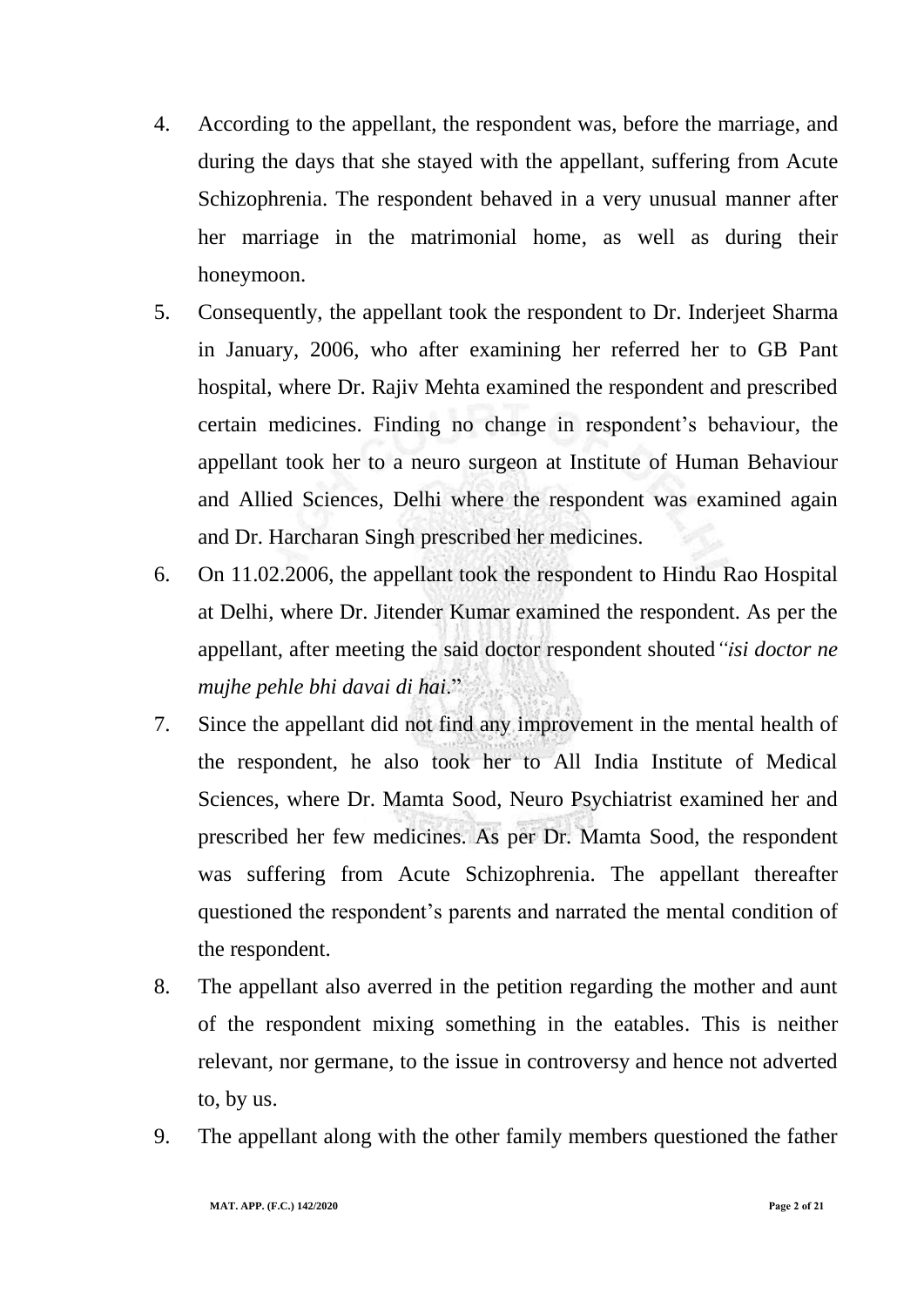of the Respondent, and it was then that the father of the respondent took the respondent with him to her parental home (after 9 weeks of marriage) on 17.02.2006 and, since then the respondent is living with her parents in their house. The appellant also averred that the marriage between the appellant and the respondent was not consummated.

- 10. The respondent filed her written statement wherein she denied that the marriage between the appellant and the respondent was not consummated. The respondent averred that she has never suffered from any mental or physical ailment, but she did suffer headaches during her college days due to which her studies were discontinued, and the said fact was clearly told to the appellant, the mediator, and all other persons concerned.
- 11. She further averred that the appellant, his family members, friends and relatives had met the respondent prior to marriage many a times, and there were numerous telephonic calls. Therefore, there was no question of respondent suffering from any mental ailment, much less, Schizophrenia either prior to the marriage or during subsistence of the marriage.
- 12. She further stated that the appellant met her prior to the ring ceremony with his family members at Lakshminarayana (Birla) Mandir, where he spent around an hour exclusively with the respondent. After the ring ceremony, the appellant along with his sister-in-law had discussions with the respondent at Pizza Hut, Netaji Subhash Marg, New Delhi. The respondent has denied that appellant had ever taken her to any doctor, or that she was examined by any doctor, or got any treatment.
- 13. The respondent had also filed a petition under Section 9 of the Hindu Marriage Act, seeking Restitution of Conjugal Rights against the appellant which, vide order dated 30.10.2009 of the Family Court, had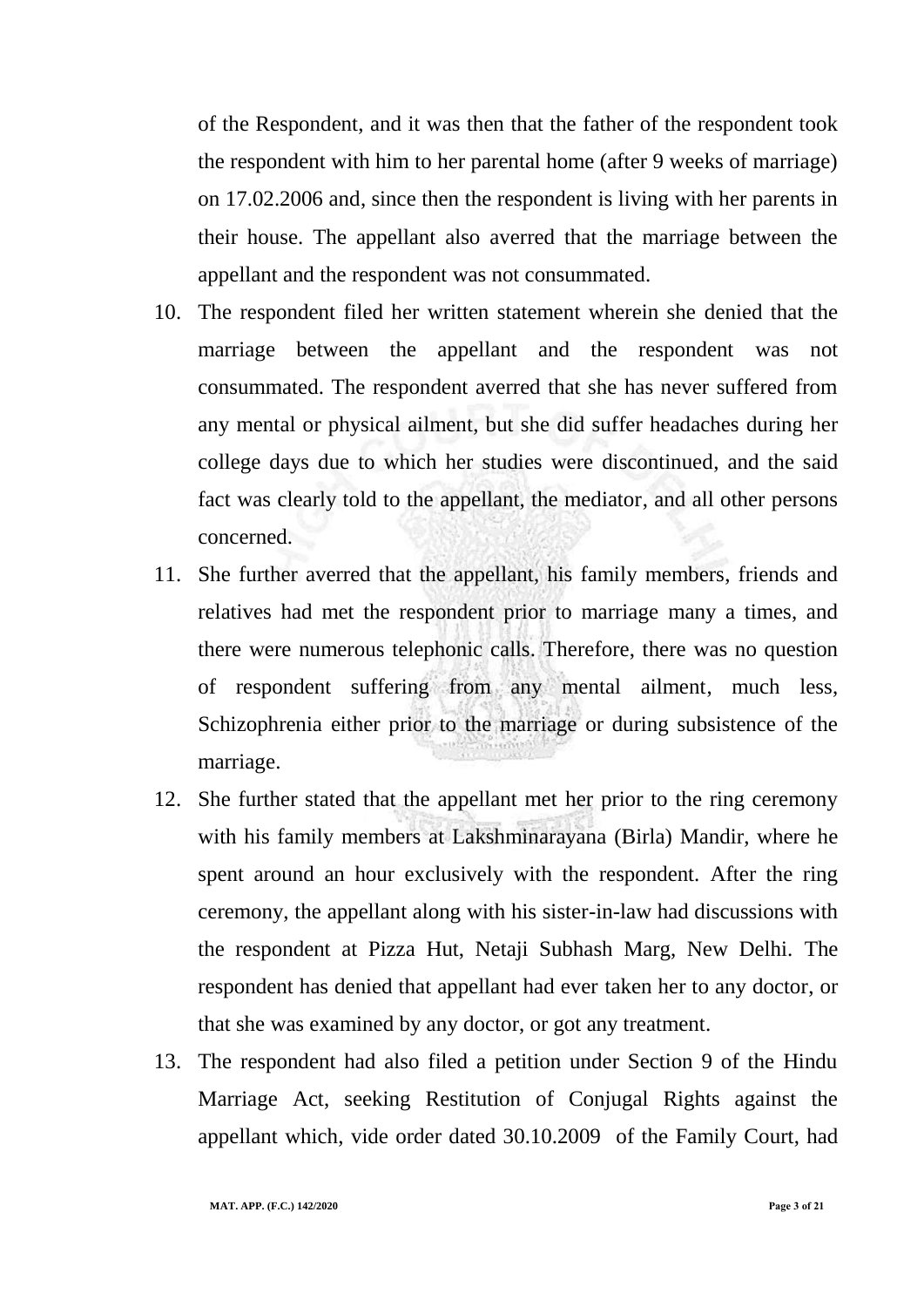been clubbed with the divorce petition.

- 14. In order to prove his case before the family court, the appellant examined himself as PW-1, and has exhibited medical slip dated 17.01.2006 (exhibit PW-1/B), Out Patient Cards dated 03.02.2006**,** 11.02.2006 and 07.02.2006 as exhibit PW-1/C, PW-1/D and PW-1/E respectively, and copy of police complaint dated 22.02.2006 as exihibit PW-1/G. Petitioner examined his father Sh. Bal Kishan Aggarwal as PW-2, Smt. Manju Aggarwal, his mother as PW-3, and Sh. Bharat Aggarwal, his brother as PW-4, who reiterated the averments made in the petition. The appellant also examined PW-5 Dr. Rajiv Mehta, PW-6 Dr. Inderjeet Sharma, PW-7 Dr. Mamta Sood and PW-8 Dr. Jitender Kumar. All PWs were extensively cross examined by learned Counsel for the respondent.
- 15. The respondent, on the other hand, examined herself as RW-1 and exhibited the Film and Report of CT Scan as exhibit RW-1/A, driving licence as exhibit RW-1/B, public notice dated 22.07.2006 in Times of India newspaper as exhibit RW-1/C, information under RTI Act dated 01.02.2006, 03.02.2006 and 11.02.2006 as exhibits PW-1/D and PW-1/E
- 16. The respondent examined her mother RW-2 Smt. Neena Rani Goel, and her father PW-3 Sh. Mohan Lal. The witnesses have reiterated the averments made in the written statement in their examination in chief, and were also cross-examined by learned Counsel for the appellant.
- 17. The Family Court after going through the documents, pleadings and evidence and analysing the same, has come to the conclusion that the petition must fail for the following reasons:
	- a) That neither the appellant, nor any of his witnesses have been able to conclusively prove that the respondent, prior to her marriage, was suffering from Schizophrenia. According to the Family Judge, the petitioner has failed to prove that his consent to marriage was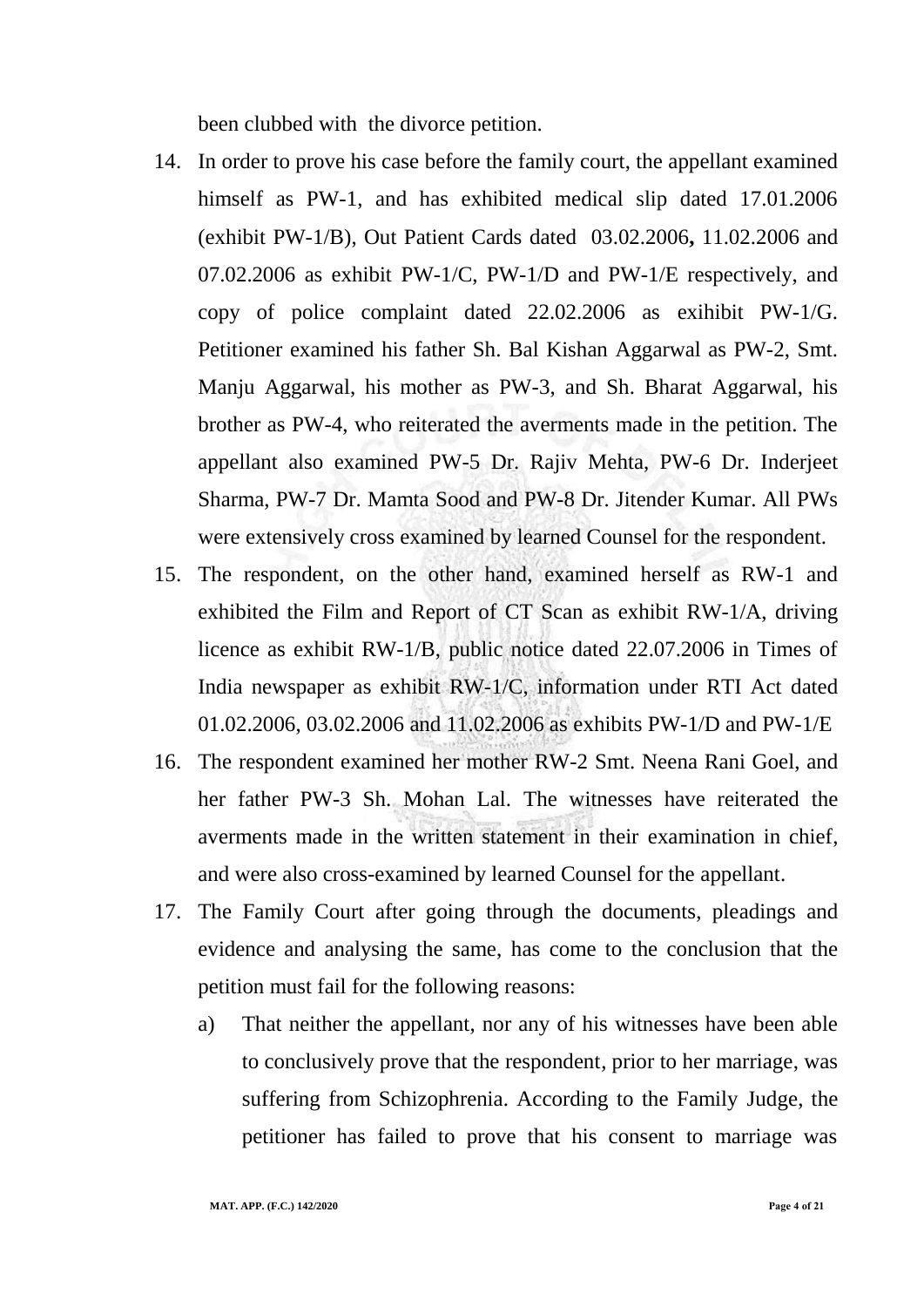obtained by playing fraud and suppressing material fact concerning the illness of the respondent.

- b) The Family Court also relied upon the behaviour of the Respondent during cross-examination to hold "*the conduct of the respondent exhibited by her during cross-examination does not show that she was not a normal lady or was suffering from schizophrenia or any other mental disorder. She understood all the questions put to her during cross-examination and answered these questions appropriately."*
- c) Another factor which weighed with the Family Court was that the appellant, as well as his family members, had extensively interacted with the respondent for 4 months after the *Sagai*. The PW-4 Bharat Aggarwal (brother of the Appellant) also admitted that in the *God Bharai* ceremony, the respondent even danced and behaved properly and there was nothing unusual about the behaviour of the Respondent.
- d) The allegations of respondent"s behaviour in Goa and other small instances at the house have also been considered by the Family Court in detail. However, the same are not relevant for the purpose of adjudication in the present appeal, for the reasons disclosed by us in subsequent paragraphs.
- e) The Family Court further held that the medical prescription exhibit PW-1/C and PW-1/E have remained unsubstantiated and unproved, as the appellant has not examined any of the doctor from IHBAS Hospital. The Appellant, though examined PW-7 Dr. Mamta Soodto prove medical prescription issued by AIIMS Ex. PW-1/E, PW-7 deposed that Ex. PW-1/E does not bear her hand writing anywhere. As regards PW-6 Dr. Indrajeet Sharma, he deposed that the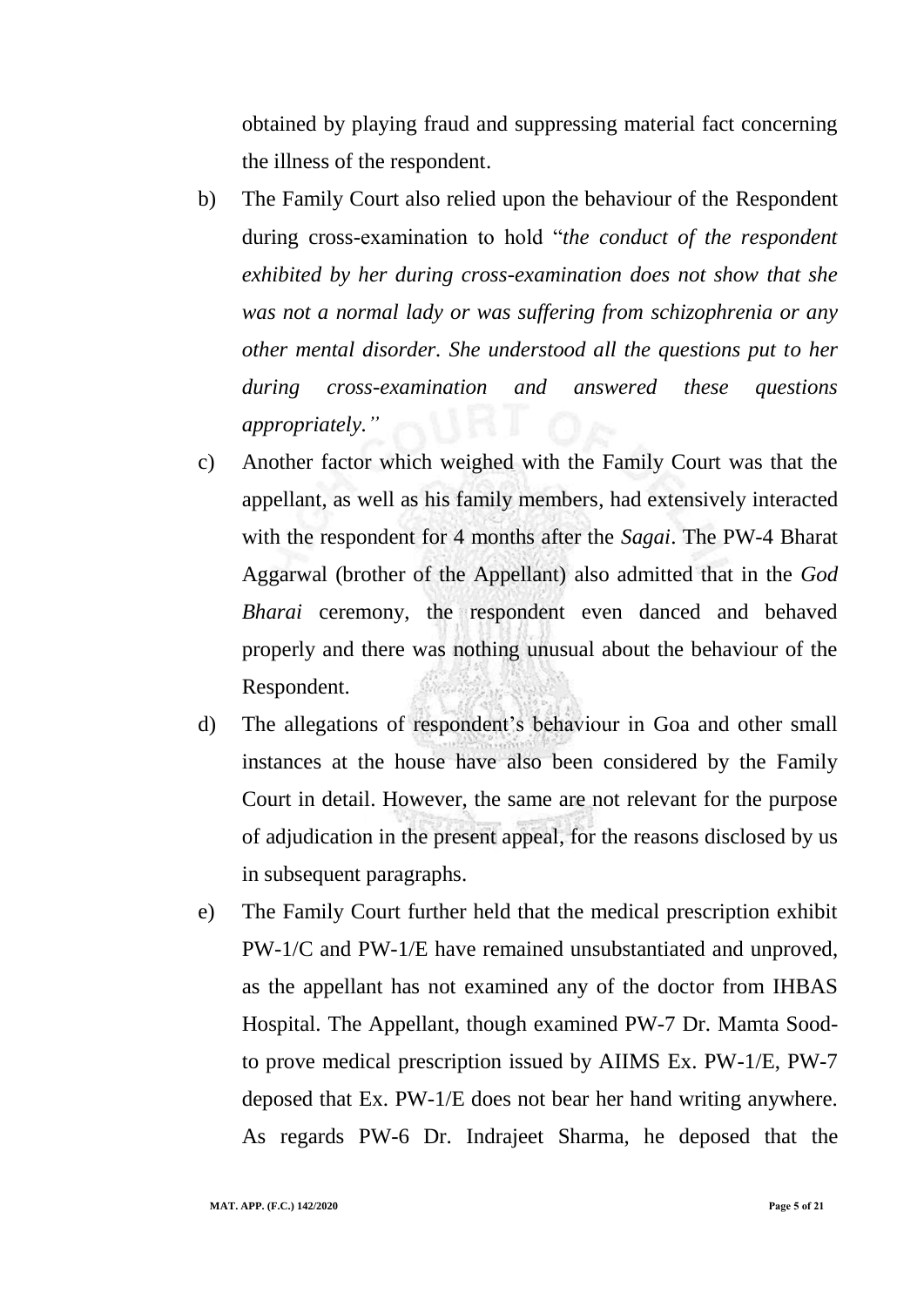medicines prescribed by him could be given for various purposes, including anxiety and did not know the patient personally, and the medical prescription did not bear the personal identification of the Respondent on the prescription. The testimony of PW-5 Dr. Rajiv Mehta was not relied upon by the Family Court, because no separate test was conducted for diagnosing the respondent provisionally.

- f) What weighed with the Family Court while passing the impugned order, dismissing the petition, was also that during the span of less than one month, the appellant had taken respondent to 5 different doctors of different hospitals. The Family Court also came to the conclusion that the appellant did not wait to see the result of the treatment given by various doctors to the respondent as per prescription, and had taken respondent to one hospital after another for preparation of prescription and no medicine was given to the respondent. The Family Court was of the view that "*it appears that the petitioner was only getting prepared these medical prescriptions to show that respondent was suffering with some ailment without any treatment being provided to the respondent."*
- g) The Family Court also was of the view that the appellant failed to prove on record that respondent was suffering from Schizophrenia or any other ailment prior to her marriage. Hence, the petition was dismissed.
- 18. In appeal, detailed arguments were addressed by Mr. Asutosh Lohia, learned Counsel for the appellant and Mr. Mohan Lal, learned Counsel for the respondent, who is also her father.
- 19. The primary argument of the appellant was that the accumulated evidence supports the finding that the Respondent was/is suffering from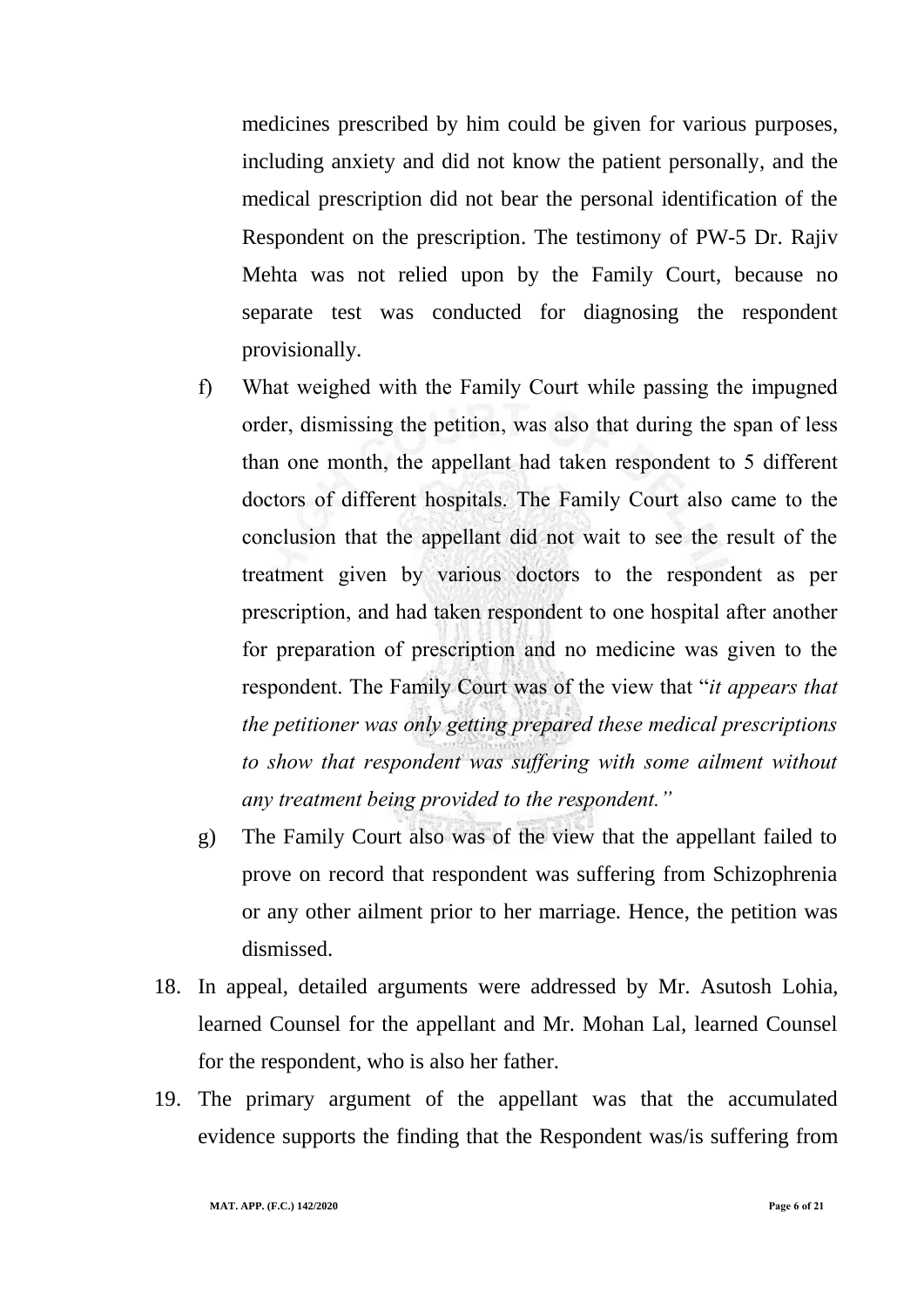"F-20– Hebephrenia". He has referred to multiple prescriptions that diagnosed the Respondent with either Schizophrenia, or F-20- Hebephrenia. To further make his case, learned counsel for the appellant took us through the medical literature on Schizophrenia and Hebephrenia, as well as the literature on the medicines prescribed. He also relied on the statements of Dr. Inderjeet Sharma PW-6, Dr. Rajiv Mehta PW-5 and Dr. Mamta Sood PW-7.

- 20. The testimonies of doctors and medicines prescribed by them, relied upon by the Appellant are as under:
	- a) PW-5 Dr. Rajiv Mehta testified that the prescription dated 28.01.2006, Ex. PW-1/B is in his handwriting. He stated that the provisional diagnosis of the patient Priyanka was pertaining to Schizophrenia, and the patient was called on three occasions.
	- b) PW-8 Dr. Jitender Kumar, Psychiatry Department, Hindu Rao Hospital, Delhi proved the OPD card, Ex. PW-1/D and stated that the said exhibit was prepared by him and bears his signature at point "A". He further stated that he had examined the patient and prescribed the medicines mentioned in OPD card, EX PW-1/D. As per the prescription, the Respondent was prescribed medicines Arip MT 15 and Resperidone, which are listed as Antipsychotic Drugs. She was also prescribed Risperidone – including Sizodon, also in another prescription. Respondent was even prescribed Pacitane and Phenargan, which are anticholinergic drugs used to prevent druginduced parkinsonism. She was also prescribed Bexol-used for treating Parkinsons disease.
	- c) He also relied on the Exhibit PW-1/E and the testimony of PW-7 Dr. Mamta Sood (a psychiatrist) of AIIMS, who, after examining the Respondent"s behaviour opined that the Respondent is suffering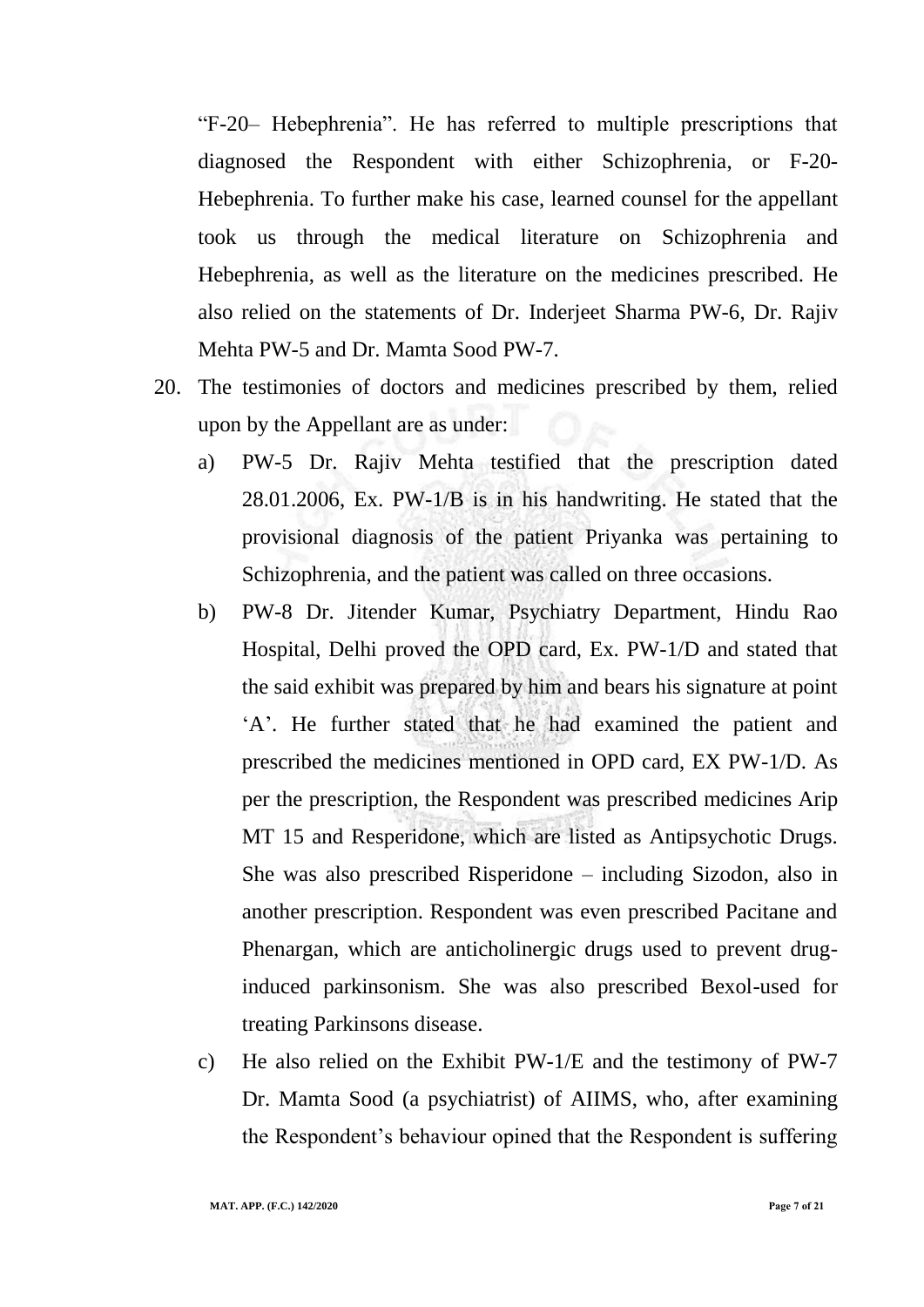from Hebephrenia, and prescribed some medicines for the same.

21. The Appellant has relied on medical literature and provided a table, classifying the uses of the medicines. Following is the table –

| <b>Brand name</b> | <b>Chemical</b>         | <b>Treatment Of</b> |
|-------------------|-------------------------|---------------------|
|                   | <b>Salt/Composition</b> |                     |
| Arip MT 15        | Aripiprazole            | Schizophrenia       |
| Sizodon Plus      | Risperidone             | Schizophrenia       |
| Parkin Plus       | Trifluoperazine         | Schizophrenia and   |
|                   | $^{+}$                  | Parkinson           |
|                   | Trihexyphenidyl         |                     |
| Risdone           | Risperidone             | Schizophrenia       |
| Bexol             | Trihexyphenidyl         | Parkinson           |
| Respid            | Risperidone             | Schizophrenia       |
| Pacitane          | Trihexyphenidyl         | Parkinson           |
|                   |                         |                     |

- 22. Learned counsel, by relying on medical literature, has shown that Risperidone, Trifluoperazine, and Aripiprazole are Antipsychotic Drugs. The Chapter on "*Drugs Used in Mental Illness: Antipsychotic and Antimanic Drugs*" in the medical text states that "*Antipsychotic (neuroleptic, ataractic, major tranquillizer) useful in all types of functional psychosis, especially schizophrenia.*" 1
- 23. Learned Counsel for the appellant has submitted that courts are illequipped to weigh, analyse and arrive at definite findings of mental condition/illness of a litigant on their own. Hence, he has argued that the Respondent must be examined by a Medical Board of experts in the field, to ascertain the medical condition of the respondent in view of the rival claims made by the appellant and respondent. Learned counsel for the appellant has relied on the judgment in *Sharda v. Dharmpal*<sup>2</sup> to submit that that the Court can always direct examination by a medical

 $\overline{a}$ 

<sup>1</sup> K.D. Tripathi, *Essentials of Medical Pharmacology* (6th Edition, 2008) Jaypee Brothers Medical (P) Ltd.

 $^{2}$ MANU/SC/0260/2003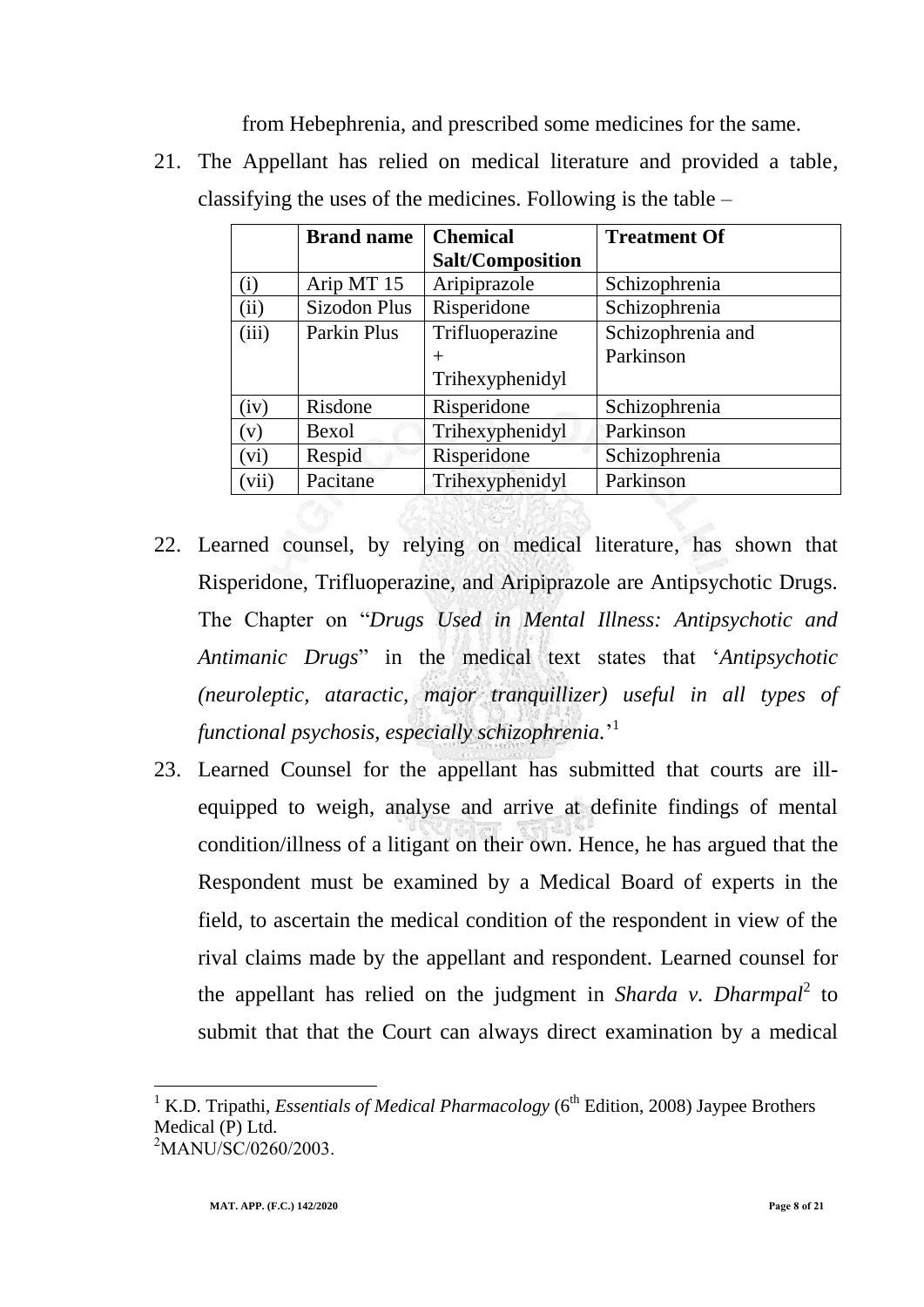expert, to call for the medical opinion to arrive at the truth.

- 24. Mr. Lohia has submitted that even today, he is ready that the respondent be examined by a Medical Board to ascertain the mental condition of the respondent as to:
	- a) Whether she is suffering from Schizophrenia? and;
	- b) Since how long she has been suffering from the said ailment, if at all.
- 25. In addition the appellant has also submitted:
	- *i.* That the parties have not stayed together for longer than two months, and the marriage is not consummated.
	- *ii.* They have been separated for 16 years.
	- *iii.* The Respondent admitted to attempting suicide in her testimony.
	- *iv.* She also admitted to getting headaches and ear infections.
- 26. In the light of the judgment in *Dharam Pal* (**supra**), we asked Mr. Mohan Lal whether the respondent would be ready and willing to subject herself to examination by a Medical Board of specialists. The learned Counsel for the respondent flatly refused and said that subjecting the respondent to a Medical Board would amount to cruelty on her.
- 27. The learned Counsel for the respondent submitted that the appellant never took the respondent to any doctor, as none of the doctors have identified the respondent. He further submitted that there is not a single purchase of medicine shown by the appellant, and there is no justification as to why the appellant would take the respondent to 5 doctors within a period of 1 month, and not wait for the results of the medication.
- 28. Learned Counsel has refuted that the respondent was suffering from any mental disorder prior to her marriage; at the time of her marriage, and; thereafter. He has supported the findings returned in the impugned judgment.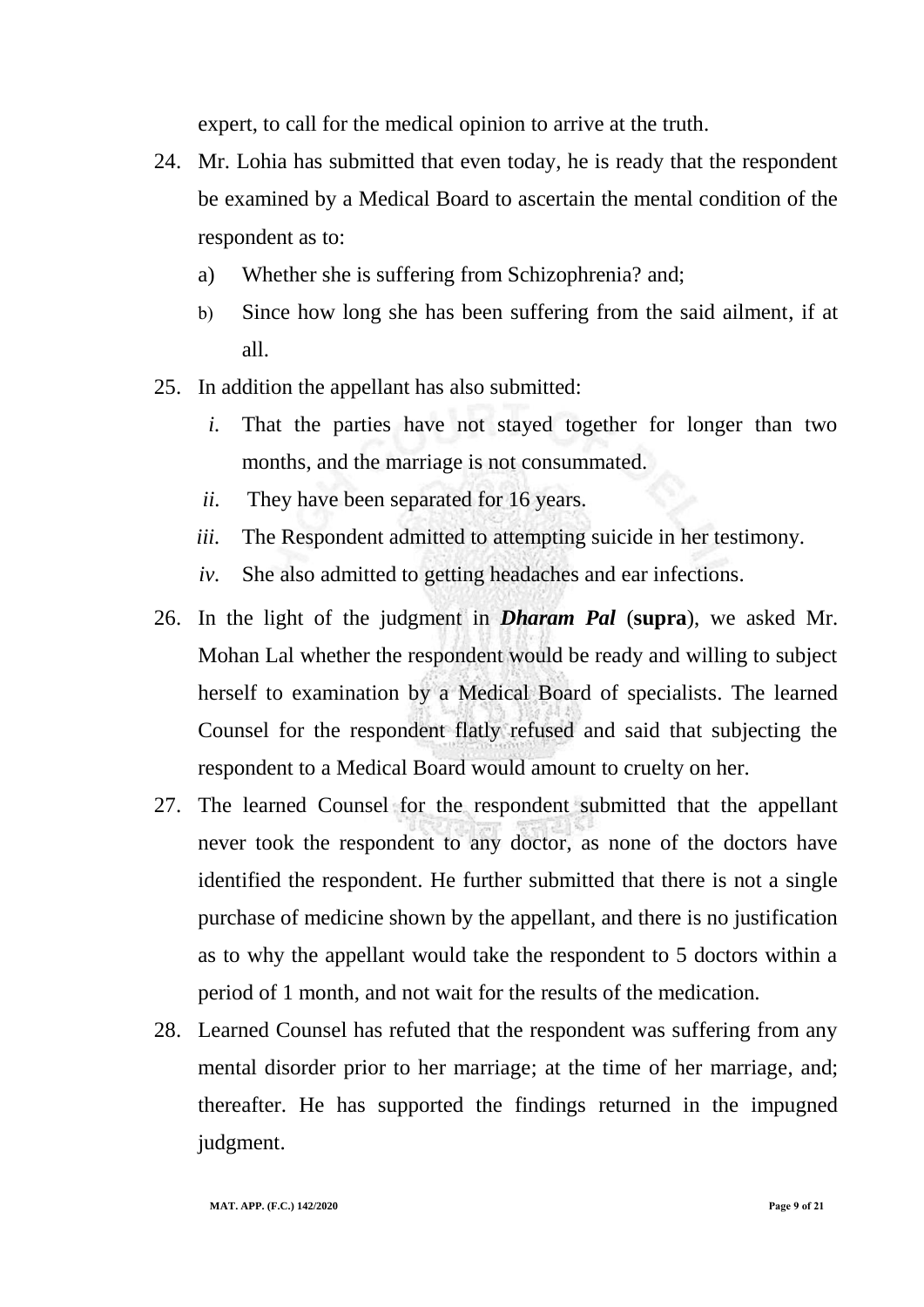- 29. We have heard learned Counsel for the parties and have gone through the documents.
- 30. At the outset, we may state that Judges are not medical professionals or experts, and acquire limited knowledge based on the arguments of the parties, and the medical literature produced before them; the testimonies of expert witnesses produced in Court, and; the submissions advanced before the Court. The Courts, to be able to decide such issues, needs expert opinion from credible persons in the field. The parties are also entitled to grant of opportunity to either support, or challenge the opinion that the experts may give after examination of the person concerned, and all other relevant materials. However, what weighs with us, at the outset is the denial of the respondent to subject herself to evaluation of her condition by an independent Medical Board to be appointed by the Court. This conduct itself raises a presumption against the respondent. The judgment of *Dharampal (Supra)* is clear and unequivocal in this regard. The relevant extract from *Dharampal (Supra)* read as under:

**"***9 .Clause 2(b) of Section 5 provides for one of the conditions for a valid Hindu marriage that neither party must be suffering from unsoundness of mind, mental disorder or insanity. In terms of Section 12(1)(b) of the Act a marriage may be held to be voidable if the other party was suffering from mental disorder or insanity. Section 13(1)(iii) of the Act provides that a party to the marriage may present a petition for dissolution of marriage by a decree of divorce inter alia on the ground that the other party has been incurably of unsound mind and has been suffering continuously or intermittently from mental disorder of such a kind that the petitioner cannot reasonably be expected to live with the respondent. It is beyond any cavil that a marriage in contravention of the aforementioned provisions of the Hindu Marriage Act is per se not void but is merely voidable.*

*10 .It is trite law that for the purpose of grant of a decree of divorce what is necessary is that the petitioner must establish*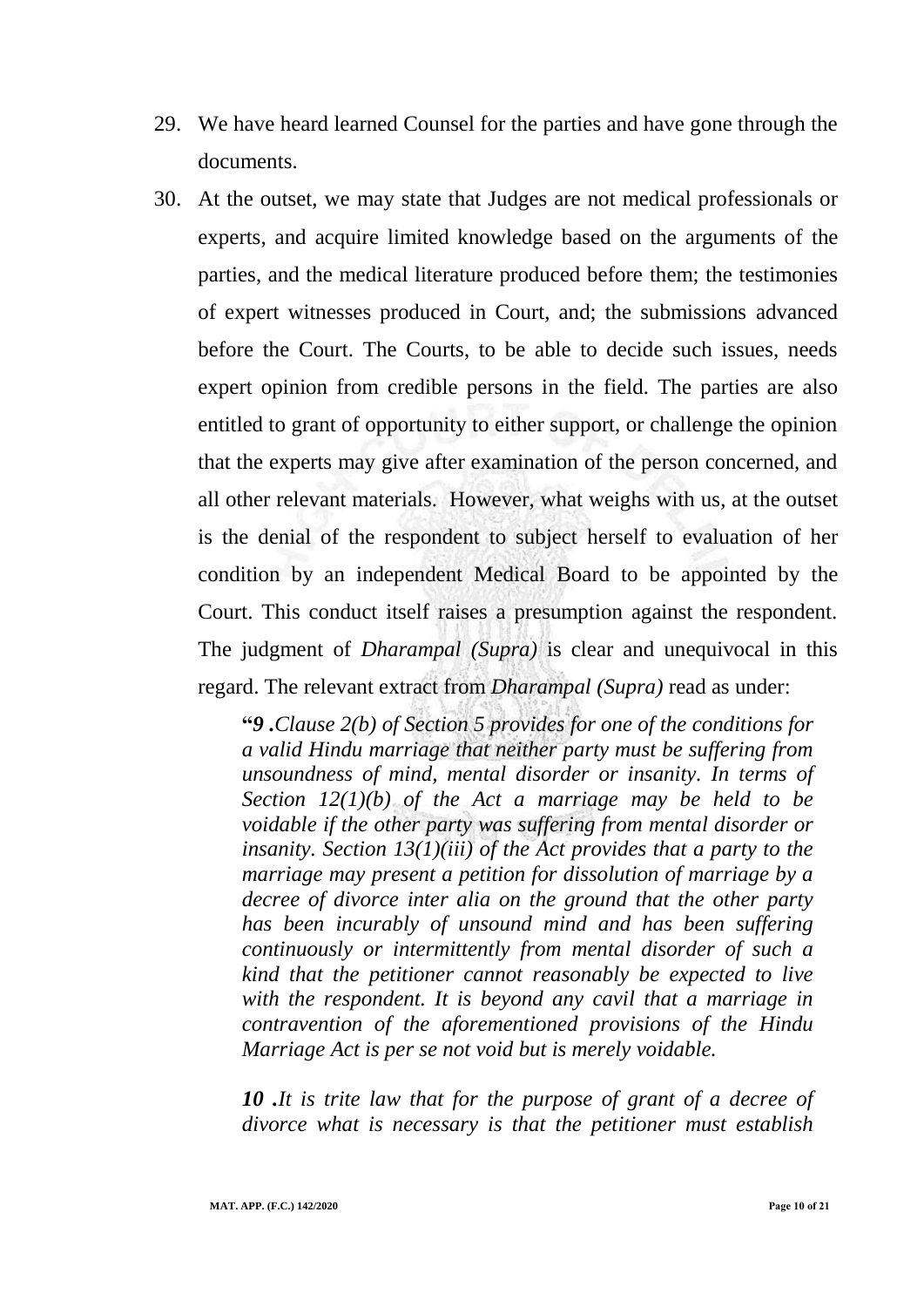*that unsoundness of mind of the respondent is incurable or his/her mental disorder is of such a kind and to such an extent that he cannot reasonably be expected to live with his/her spouse. Medical testimony for arriving at such finding although may not be imperative but undoubtedly would be of considerable assistance to the court. We may, however, hasten to add that such medical testimony being the evidence of experts would not leave the court from the obligation of satisfying itself on the point in issue beyond reasonable doubt. Relevance of a medical evidence, therefore, cannot be disputed.*

*15. Having regard to the complexity of the situation, the doctor's opinion may be of utmost importance for granting or rejecting a prayer for a decree of divorce. The question is as to whether a mental disorder is curable can be subject matter of determination of by a Court of Law having regard to the expert medical opinion and particularly the ongoing development in the scientific and medical research in this direction.*

*18. However, the Court has been empowered to issue such a direction in a civillitigation.*

*33. Yet again the primary duty of a Court is to see that truth is arrived at. A party to a civil litigation, it is axiomatic, is not entitled to constitutional protection under Article 20 of the Constitution of India. Thus, the Civil Court although may not have any specific provisions in the Code of Civil Procedure and the Evidence Act, has an inherent power in terms of Section 151 of the Code of Civil Procedure to pass all orders for doing complete justice to the parties to the suit.*

*35. In certain cases medical examination by the experts in the field may not only found to be leading to truth of the matter but may also lead to removal of misunderstanding between the parties. It may bring the parties to terms.*

*36. Having regard to development in medicinal technology, it is possible to find out that what was presumed to be a mental disorder of a spouse is not really so.*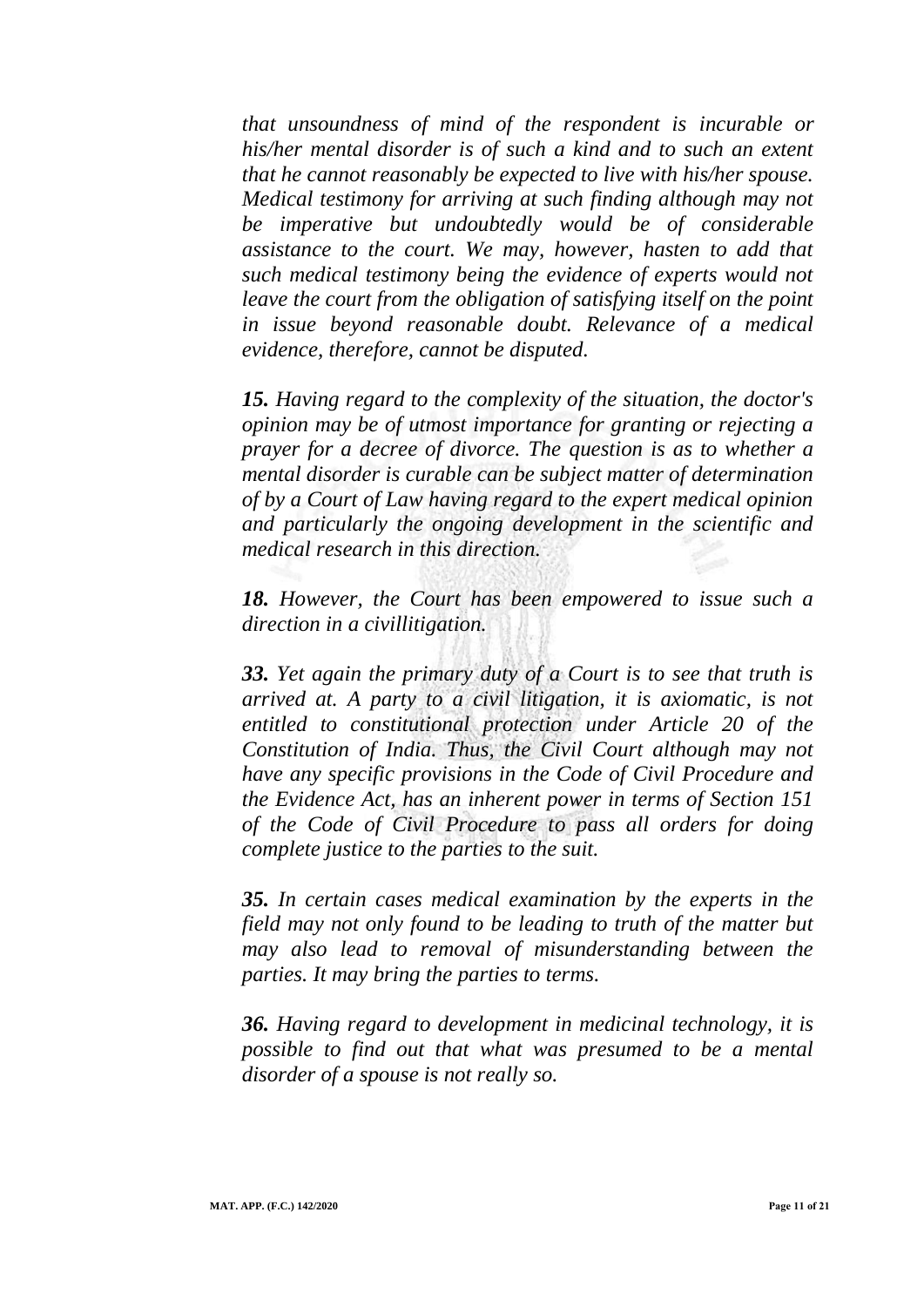*37. In matrimonial disputes, the court has also a conciliatory role to play- even for the said purpose if may require expert advice.*

*38. Under Section 75(e) of Code of Civil Procedure and Order 26 Rule 10A the Civil Court has the requisite power to issue a direction to hold a scientific, technical or expert investigation.*

*45. It was held that nobody can be forced to go to a mental hospital to undergo a medical treatment and it would be for the Court to draw an adverse inference against him for not doing so.*

*51…..The prime concern of the Court is to find out as to whether a person who is said to be mentally ill could defend himself properly or not. Determination of such an issue although may have some relevance with the determination of the issue in the lis, nonetheless, the Court cannot be said to be wholly powerless in this behalf. Furthermore, it is one thing to say that a person would be subjected to test which would invade his right of privacy and may in some case amount to battery; but it is another thing to say that a party may be asked to submit himself to a psychiatrist or a psychoanalyst so as to enable the Court to arrive at a just conclusion. Whether the party to the marriage requires a treatment or not can be found out only in the event, he is examined by a properly qualified Psychiatrist. For the said purpose, it may not be necessary to submit himself to any blood test or other pathological tests.* 

*53….Keeping in view of the fact that in a case of mental illness the Court has adequate power to examine the party or get him examined by a qualified doctor, we are of the opinion that in an appropriate case the Court may take recourse to such a procedure even at the instance of the party to the lis.*

*54. Furthermore, the Court must be held to have the requisite power even under Section 151 of Code of Civil Procedure to issue such direction either suo motu or otherwise which, according to him, would lead to the truth.*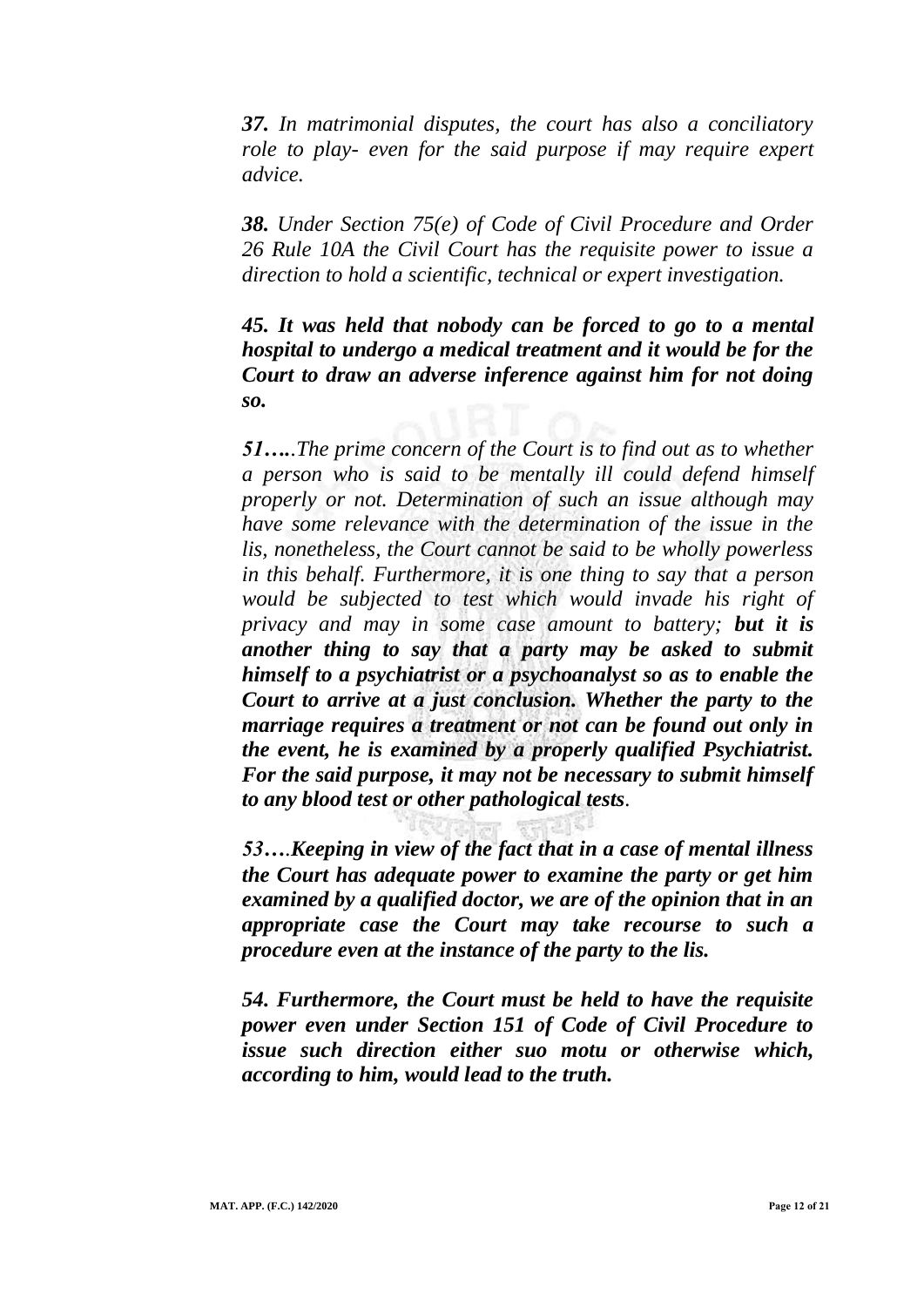*84. If despite an order passed by the Court, a person refuses to submit himself to such medical examination, a strong case for drawing an adverse inference would be made out Section 114 of the Indian Evidence Act also enables a Court to draw an adverse inference if the party does not produce the relevant evidences in his power an possession.*

*85. So viewed, the implicit power of a court to direct medical examination of a party to a matrimonial litigation in a case of this nature cannot beheld to be violative of one's right of privacy.*

*86. To sum up, our conclusions are*

- *1. A matrimonial court has the power to order a person to undergo medical test.*
- *2. Passing of such an order by the court would not be in violation of the right to personal liberty under Article 21 of the Indian Constitution.*
- **3.** *However, the Court should exercise such a power if the applicant has a strong prima facie case and there is sufficient material before the Court. If despite the order of the court, the respondent refuses to submit himself to medical examination, the court will be entitled to draw an adverse inference against him***." (emphasis supplied)**
- 31. The outright refusal of the respondent to undergo any medical examination, prevents the court arriving at the truth. It has been held by the Supreme Court in *Kollam Chandra Sekhar v. Kollam Padma Latha<sup>3</sup>* by relying on the testimony of a doctor that Schizophrenia "*is a treatable, manageable disease, which can be put on a par with hypertension and diabetes*." However, the same requires determination by a doctor, and in *Dharam Pal* (Supra) the court has observed that "*…..but it is another thing to say that a party may be asked to submit himself to a psychiatrist or a psychoanalyst so as to enable the Court to arrive at a just conclusion. Whether the party to the marriage requires a treatment or not can be found out only in the event, he is examined by a*

<sup>3</sup>(2014) 1 SCC 225.

 $\overline{a}$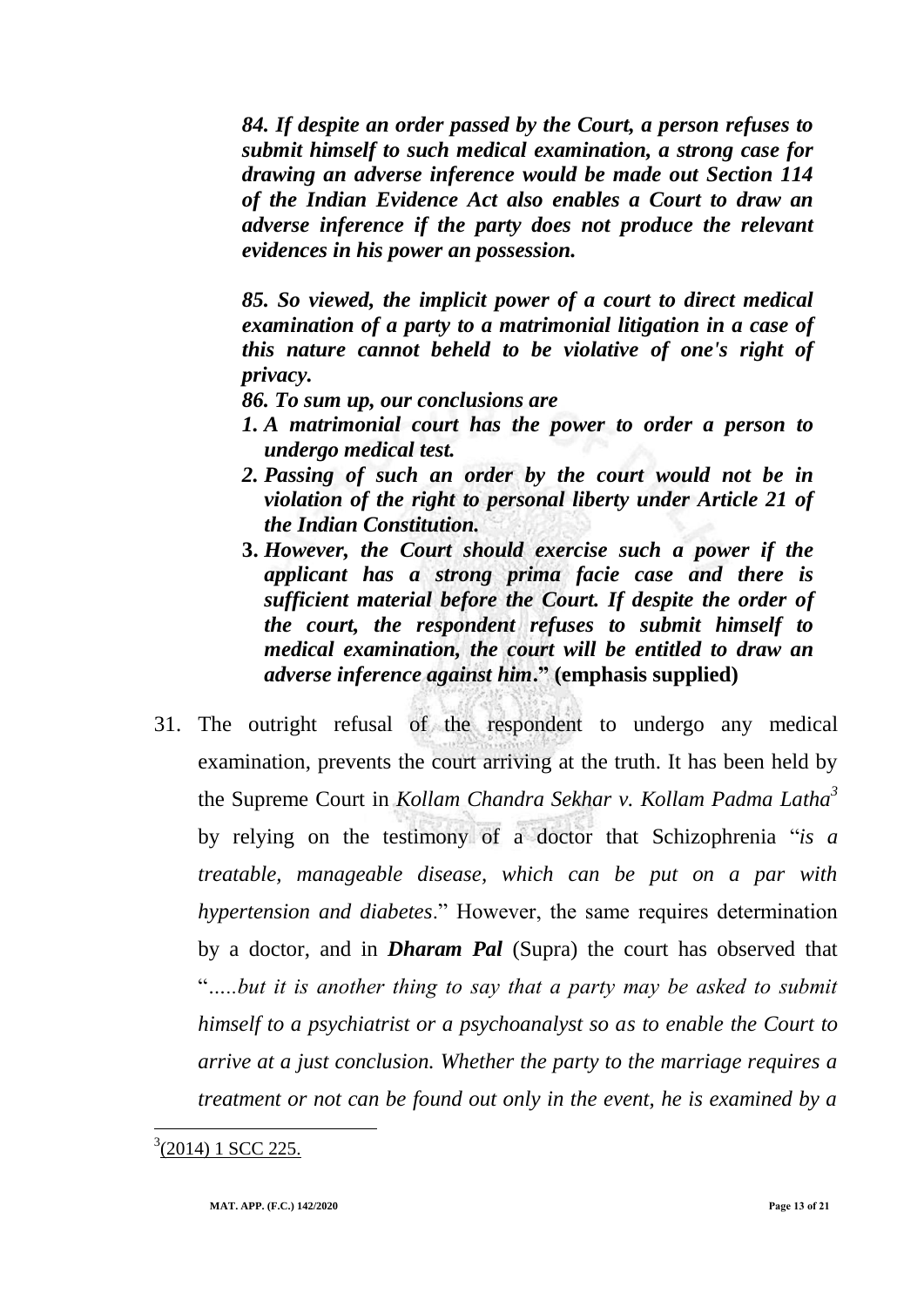*properly qualified Psychiatrist."* Therefore, in such circumstance determination of truth is an important step for us to enable making of a fair decision.

32. In *Kollam Chandra Sekhar* (Supra), the Supreme Court has aptly described the institution of marriage, wherein the court has observed:

> **"***42. Marriage is highly revered in India and we are a nation that prides itself on the strong foundation of our marriages, come hell or high water, rain or sunshine. Life is made up of good times and bad, and the bad times can bring with it terrible illnesses and extreme hardships. The partners in a marriage must weather these storms and embrace the sunshine with equanimity. Any person may have bad health, this is not their fault and most times, it is not within their control, as in the present case, the respondent was unwell and was taking treatment for the same. The illness had its fair share of problems…...*"

33. Marriage is not made of only happy memories and good times, and two people in a marriage have to face challenges and weather the storm together. It is not easy to live with a partner who has mental health issues, and such ailments come with their own challenges for the person facing the problem, and even more so for the spouse. There needs to be an understanding of the problems in a marriage, and communication between the partners– especially when one of the two partners in a marriage is facing challenges of their own. Treatment of any mental ailment requires acceptance of the same, not only by the family members but, most importantly, by the person suffering therefrom. The same has been enunciated by the Department of Health, Australia Government where it has been observed that, "*….Acceptance is acknowledged to be an important step in developing effective illness management strategies and working effectively with mental health services and complying with medications and treatments (Van Meijel et al 2002a, Van Meijel et al*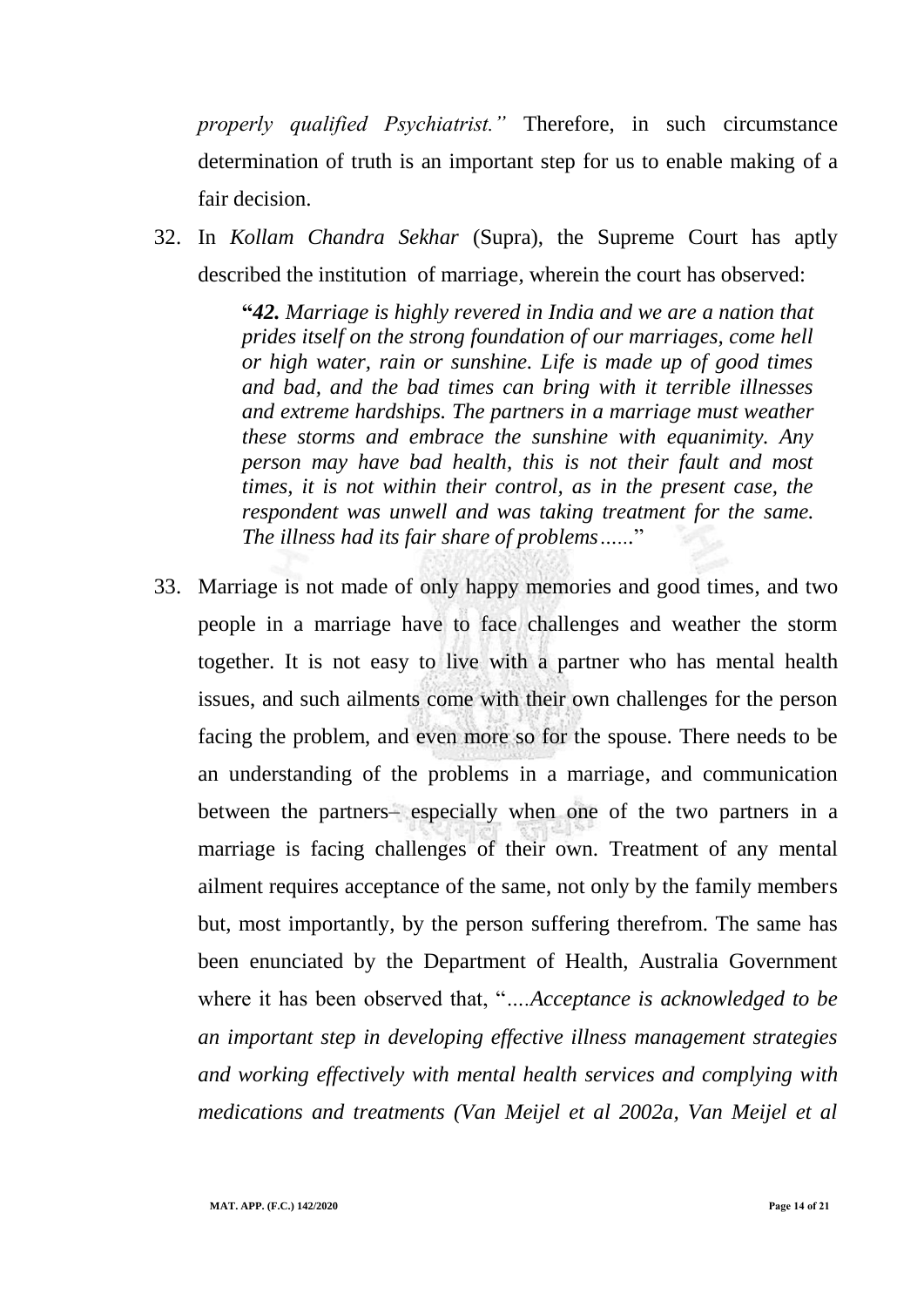*2002b). This can be a difficult process, however, and takes time (Nemec & Taylor 1990). Acceptance is unlikely to occur immediately after the first episode; at this time, most people want to return to their previous self and previous life and are very reluctant to accept that they may have ongoing problems with their mental health."<sup>4</sup>*

- 34. It is true that the medical opinion in the present case is not conclusive. However, the evidence of Dr. Rajiv Mehta, read with the evidence Dr. Inderjeet Sharma, coupled with the documents exhibited by them seems to suggest that Respondent was suffering from schizophrenia. In the cross-examination, the doctor opined that the provisional diagnosis of the patient was on the basis of history and the interview of the patient. PW-5 further deposed in his prescription that the patient was suffering from F-20.
- 35. Further, generally, tests are not conducted for Schizophrenia. Pertinently, the respondent herself admitted that even in her college days she used to have headache and the said headaches were of such severity, that they interfered with her education, as a result of which, the respondent could not complete her college. There is no explanation or reason, as to what was the nature of those headaches; what caused those headaches; and; what was the treatment given to the respondent for those headaches.
- 36. A combined reading of the evidence as well as the admission of the respondent, even though, may not conclusively prove that the respondent was suffering from Schizophrenia/Hebephrenia- F-20 prior to her marriage, at the time of her marriage, and; subsequent to her marriage, but definitely raises a serious doubt about the mental health of the respondent, and points to the possibility of the appellant's allegations in

 $\overline{a}$ 

<sup>4</sup>Rickwood D (2006). *Pathways of Recovery: Preventing Further Episodes of Mental Illness (Monograph)*. Commonwealth of Australia, Canberra. (citations omitted)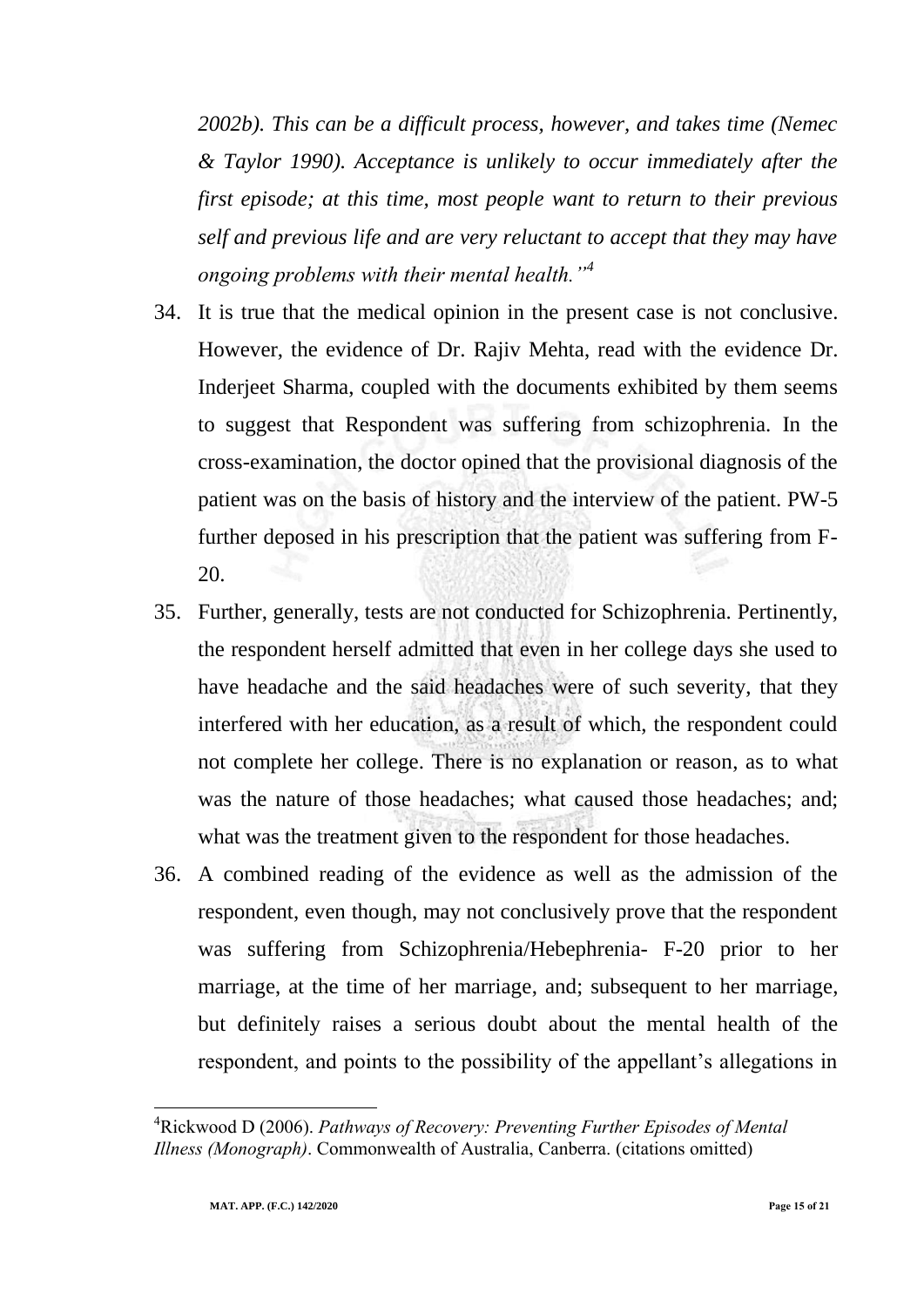that regard being true.

37. In these circumstances, the judgment of *Sharda v. Dharampal* is a clincher, as far as we are concerned. The Counsel for the appellant on one hand voluntarily made a statement that, at his cost and expense, the respondent be evaluated by a Medical Board to arrive at the truth of the mental health of the respondent. The appellant had also moved an application before the Family Court for evaluation of the respondent by a Medical Board. The prayer of the application reads as under:

> "*that this Hon'ble Court be pleased to issue necessary directions in the matter to enable the respondent being referred to some medical board constituted by this Hon'ble Court which may keep the respondent in observation for such period as may be necessary to determine th medical condition or the respondent and also the existence or otherwise of such condition of the respondents AND to pass such other orders/directions which this Hon'ble Court may deem fit and proper*."

38. The said application was dismissed by a cryptic orderby the Family Court on date 27.08.2009 observing the following:

> "*After considering the pleadings of the parties, I am of the opinion that parties have to stand at their own legs in proving their case. It is the case of the respondent/husband that petitioner/wife is suffering from Schizophrenia and in order to prove the case, it is the duty of the respondent/husband to lead evidence and the court cannot provide assistance to the respondent/husband to procure the evidence. The application being devoid of merit is dismissed.*"

- 39. As noticed above, the said plea was again made while this appeal was pending. The Counsel for the respondent flatly refused this proposal.
- 40. In *Sharda v. Dharampal,* the Courtheld as under:

*"85. So viewed, the implicit power of a court to direct medical examination of a party to a matrimonial litigation in a case of this nature cannot beheld to be violative of one's right of privacy. 86. To sum up, our conclusions are*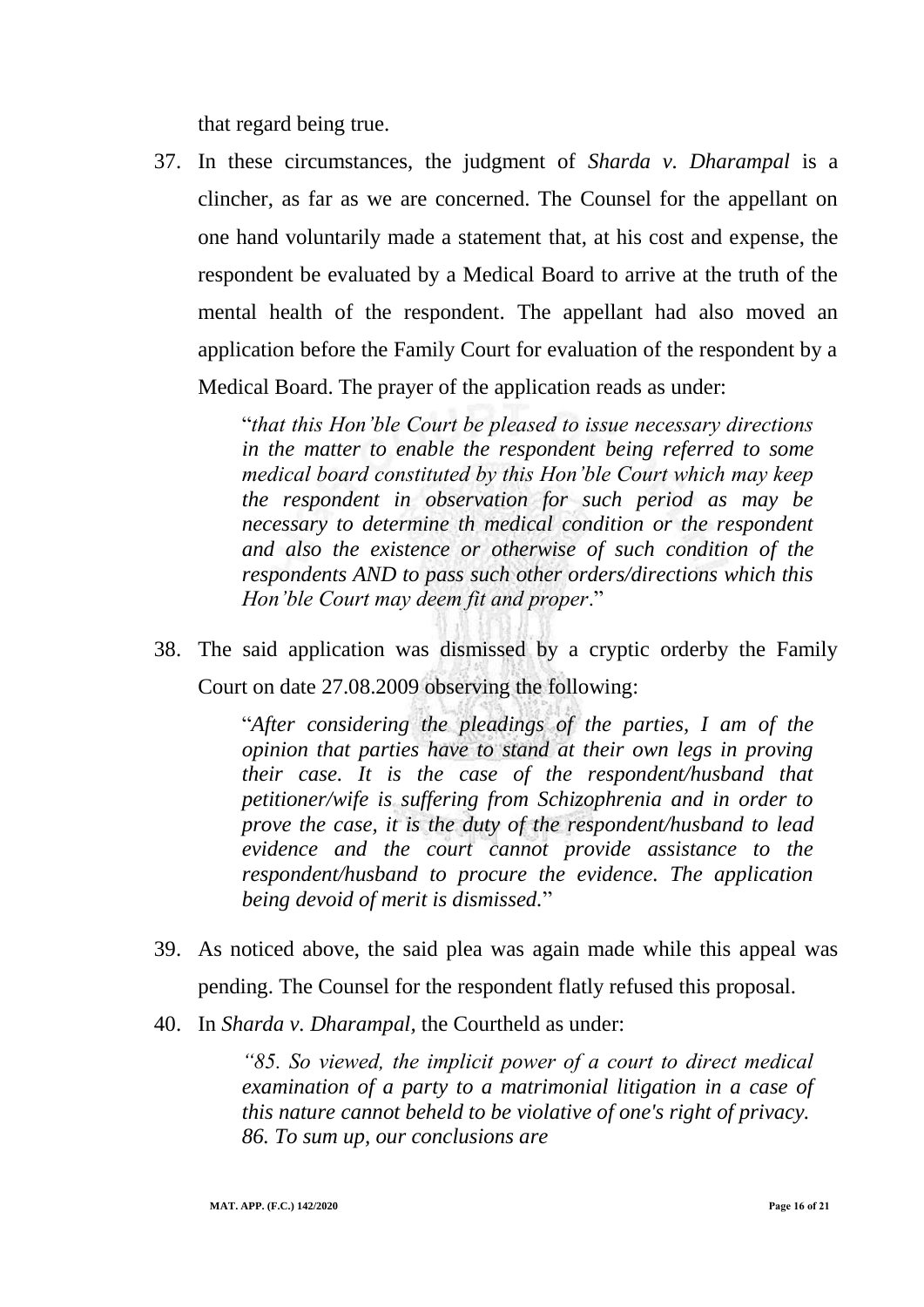- *1. A matrimonial court has the power to order a person to undergo medical test.*
- *2. Passing of such an order by the court would not be in violation of the right to personal liberty under Article 21 of the Indian Constitution.*
- 3. *However, the Court should exercise such a power if the applicant has a strong prima facie case and there is sufficient material before the Court. If despite the order of the court, the respondent refuses to submit himself to medical examination, the court will be entitled to draw an adverse inference against him*."
- 41. Thus, the Family Court fell in error in rejecting the appellant"s application. The approach of the Family Court – that the appellant had to fend for himself, and he could not seek a direction from the Court for medical examination of the respondent was erroneous. It is not that this direction was sought by the appellant without any foundation or basis. The appellant had raised a plea that the respondent was suffering from Schizophrenia from day one. The appellant had shown the respondent to several specialists, and the medications prescribed show that they were relevant for treatment of Schizophrenia. The appellant also produced the medical doctors/ specialists and exhibited their prescriptions. The parties lived together for hardly any period, as the respondent was taken away by her father after about nine weeks of marriage from the matrimonial home. The evidence with regard to the respondent's medical condition  $$ which related to her mental health, could possibly not have been garnered by the appellant without co-operation of the respondent. Only upon medical examination of the respondent, it could be established, with definiteness whether, or not, she is suffering from Schizophrenia, even though, there were pointers in that direction.
- 42. Pertinently, the Respondent could not establish any reason as to why, so early in the marriage, the parties separated, when according to the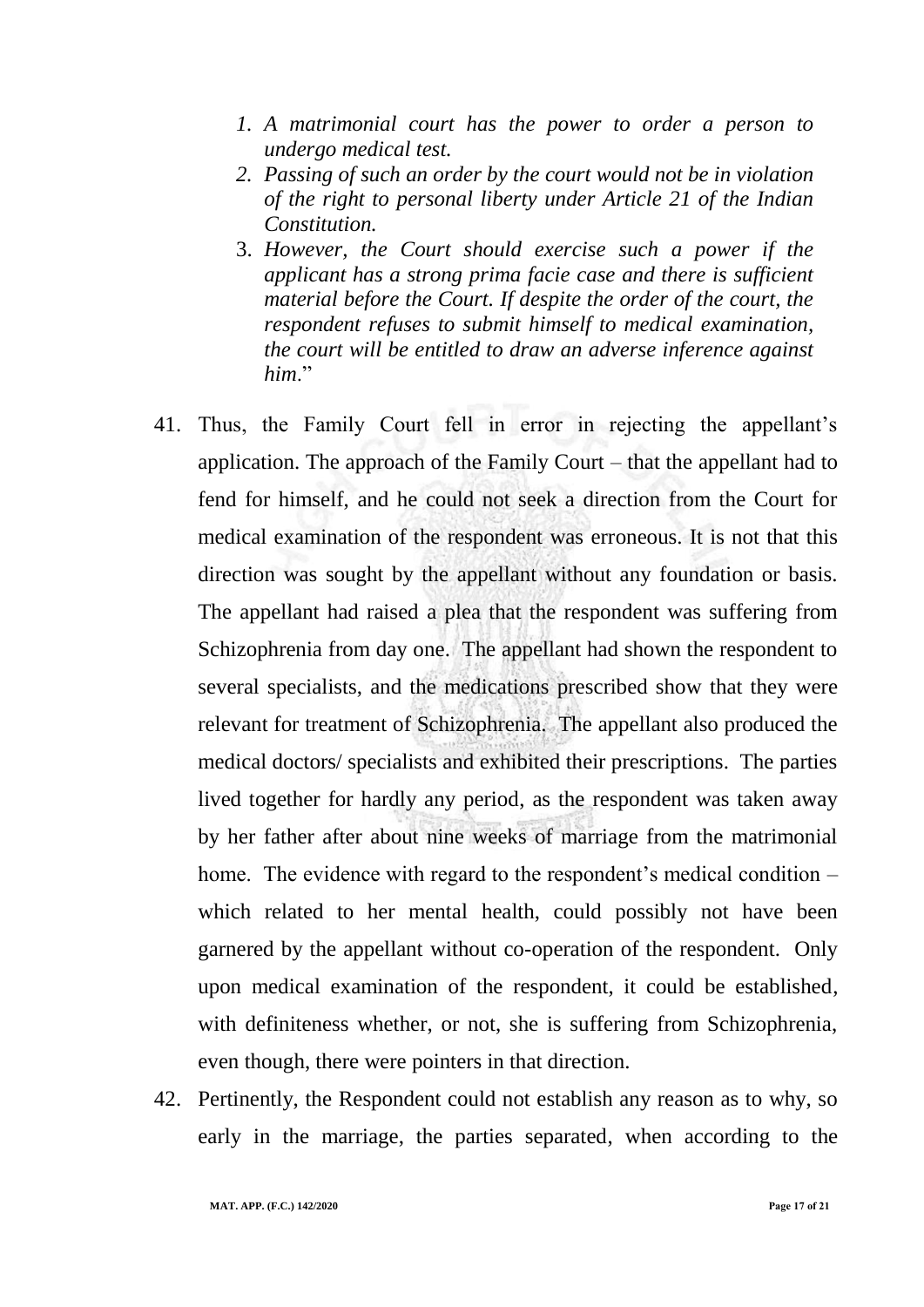respondent, there were no serious issues in the relationship. The fact that she sought Restitution of Conjugal Rights itself shows that so far as she was concerned, she had no serious complaints with the appellant; or the relationship.

- 43. In the aforesaid circumstances, in our view, the Family Court was duty bound to direct the medical examination of the respondent. The appellant could not have been left to gather evidence of the respondent"s mental condition on his own.
- 44. The above factual matrix leads to an irrefutable assumption that all was not well with the respondent and she has been suffering from some disorder which she did not want to come out. We may also draw an analogy from section 114 illustration (h) of the Evidence Act, 1872. Section 114 of the Indian Evidence Act reads as under:

"*Court may presume existence of certain facts. – The Court may presume the existence of any fact which it thinks likely to have happened, regard being had to the common course of natural events, human conduct and public and private business, in their relation to the facts of the particular case.*"

Illustration (h) reads as under:

"*That if a man refuses to answer a question which he is not compelled to answer by law, the answer, if given, would be unfavourable to him*".

45. Carrying the illustration (h) further, and, in the light of the judgment of *Dharampal (Supra)*, we can conclude that examination by medical specialist(s), if undertaken, would have been unfavourable to the respondent. The refusal by the respondent to undergo medical examination by the Medical Board of experts leads to the inference that she was not prepared to face the Medical Board as that could have exposed the condition of her mental well being, and would have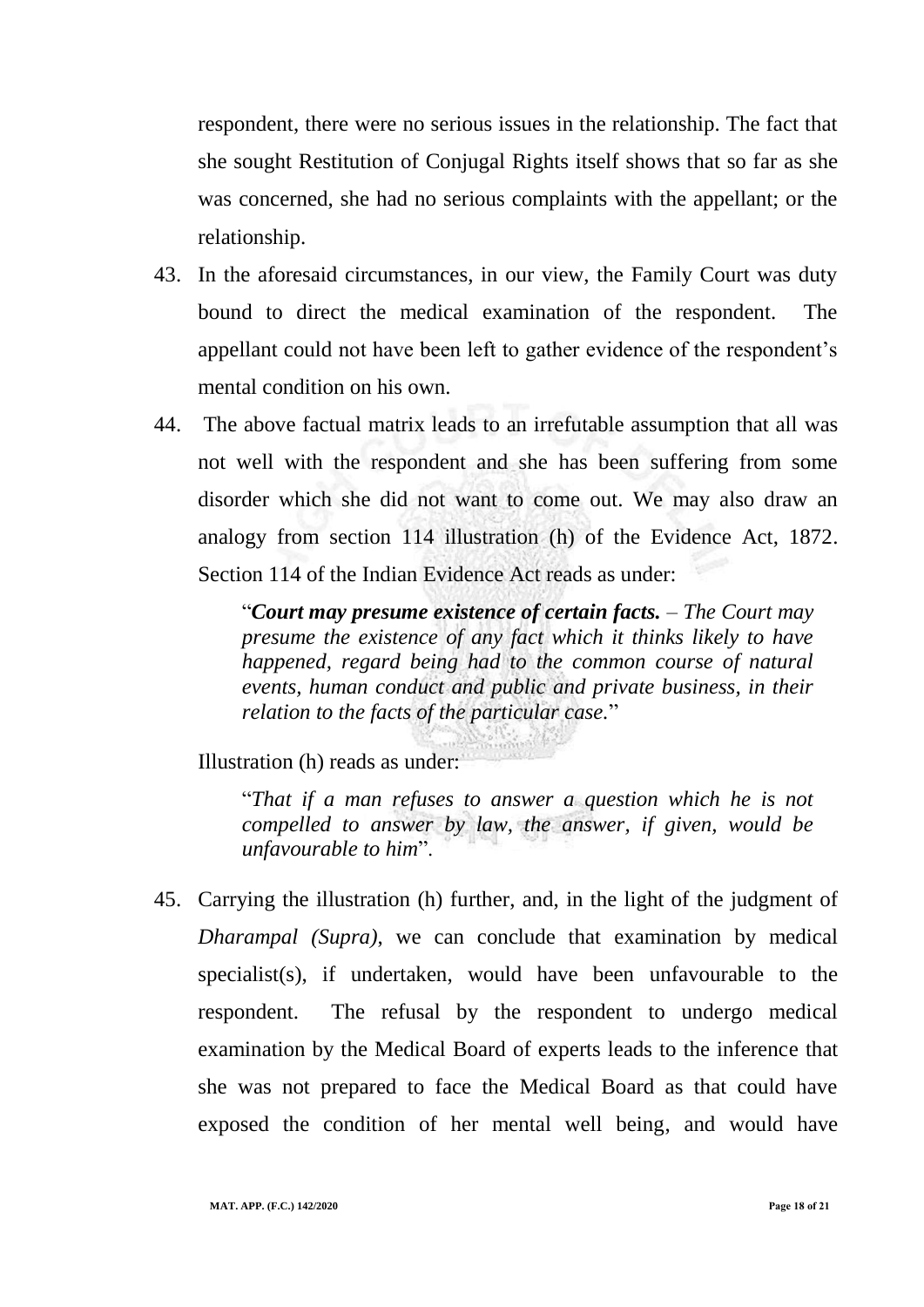established the allegation made by the appellant that she was suffering from Schizophrenia. Why else, such a spouse–who claims to be not suffering from any mental ailment who has preferred a petition to seek restitution of conjugal rights, and expresses her desire to live with the appellant husband, not undergo such medical examination?

- 46. The only course that commends itself, in the facts of the case, is to call the opinion of an expert Medical Board. While the burden of proof is on the party alleging a claim, the conduct and cooperation of the other party is something to be taken a note of. The outright refusal by learned counsel of the Respondent to subject the Respondent to such medical examination, leaves the situation at a stalemate and prevents us from arriving at the definite truth. The Respondent has scuttled the effort of the court to arrive at a definite finding of truth. The only way of conclusively determining the mental health of the Respondent is by subjecting the Respondent to an examination by an expert Medical Board. The appellant has significantly discharged the onus by leading cogent evidence, and raise a preponderance of probability, that the Respondent is suffering from Schizophrenia.
- 47. For the abovesaid reasons, we draw an adverse inference against the Respondent that she is suffering from Schizophrenia.
- 48. Section 12 of the Hindu Marriage Act deals with voidable marriages. A Hindu marriage shall be voidable and may be annulled by a decree of nullity, *inter alia*, on the ground that the marriage is in contravention of the condition specified in Clause (ii) of Section 5. Section 5 Clause (ii), insofar as it is relevant, states that a marriage may be solemnized between two Hindus, *inter alia*, if:

*"(ii) at the time of marriage, neither party –*

*(a) is incapable of giving a valid consent to it in*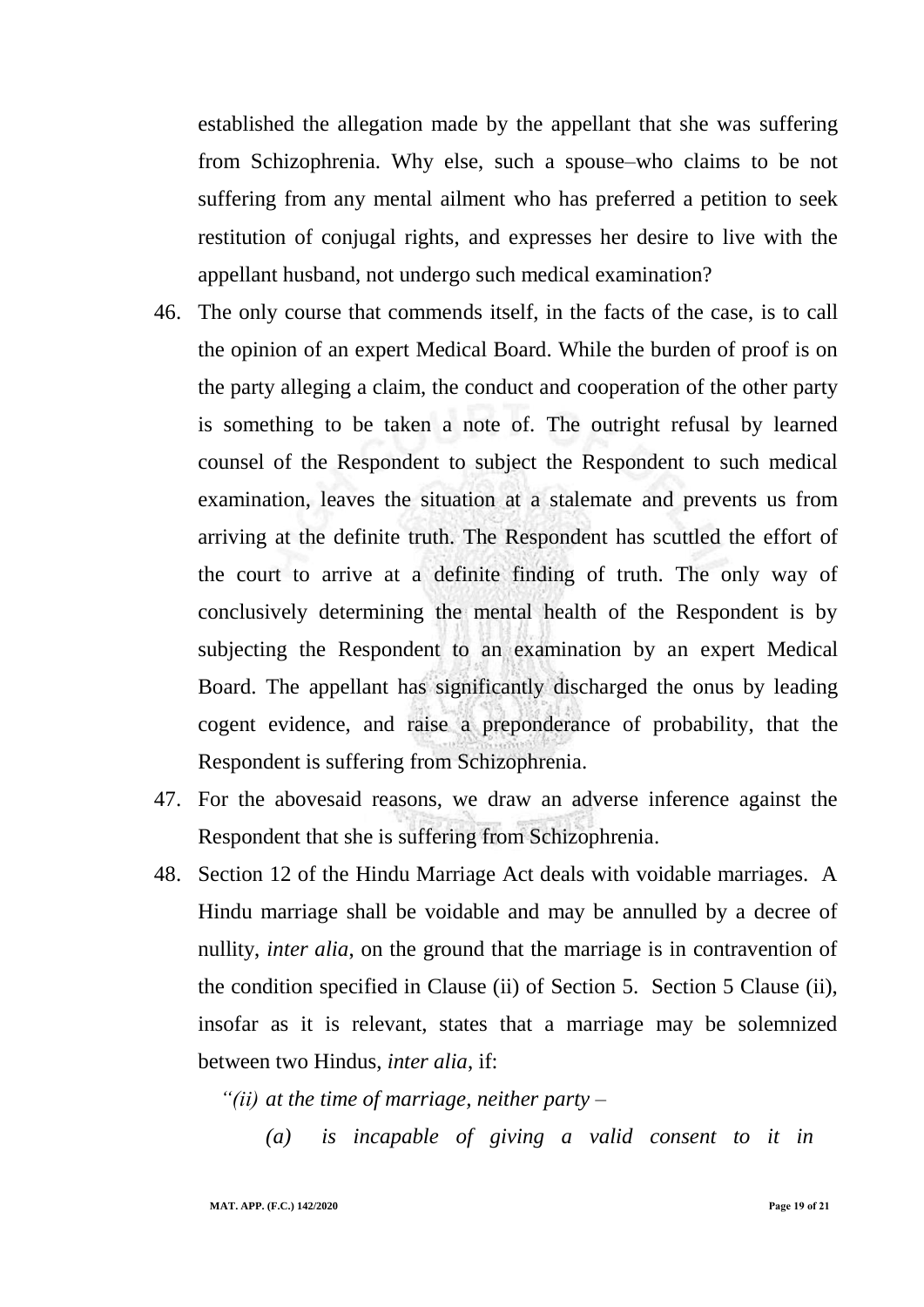*consequence of unsoundness of mind; or (b) though capable of giving a valid consent, has been suffering from mental disorder of such a kind or to such an extent as to be unfit for marriage and the procreation of children; or (c) ………………….*"

49. The fact that the parties could not live together beyond nine weeks itself shows that the mental disorder suffered by the respondent is of a kind, and to such an extent as to be unfit for marriage and the procreation of children. It is not the case of the respondent that either of the conditions enumerated in Section  $12(2)(a)(i)$ , or (ii) exists in the present case, which would have debarred the appellant from seeking annulment of marriage on the ground contained in Section 12(1)(b) of the Hindu Marriage Act. That is not the defence set up by her, or established by her. The failure on the part of the respondent to disclose her mental disorder before her marriage with the appellant – as alleged by him, constituted a fraud perpetrated upon the appellant. Apart from stating that the parties had met a few times before the marriage, the respondent has not specifically averred, or established, that the appellant was made aware of the mental disorder suffered by the respondent, which was passed-off by her as mere "headaches". Headaches–by themselves are not a disease. They are only symptoms of a disease. The Respondent does not state what caused her such serious and frequent headaches, which debilitated her from completing her studies.

- 50. We are, therefore, inclined to allow the present appeal and annul the marriage between the appellant and the respondent on the ground contained in Section 12(1)(b) of the Hindu Marriage Act.
- 51. We may also observe that the learned counsel for the respondent is the father of the respondent, and it appears that his objectivity in dealing